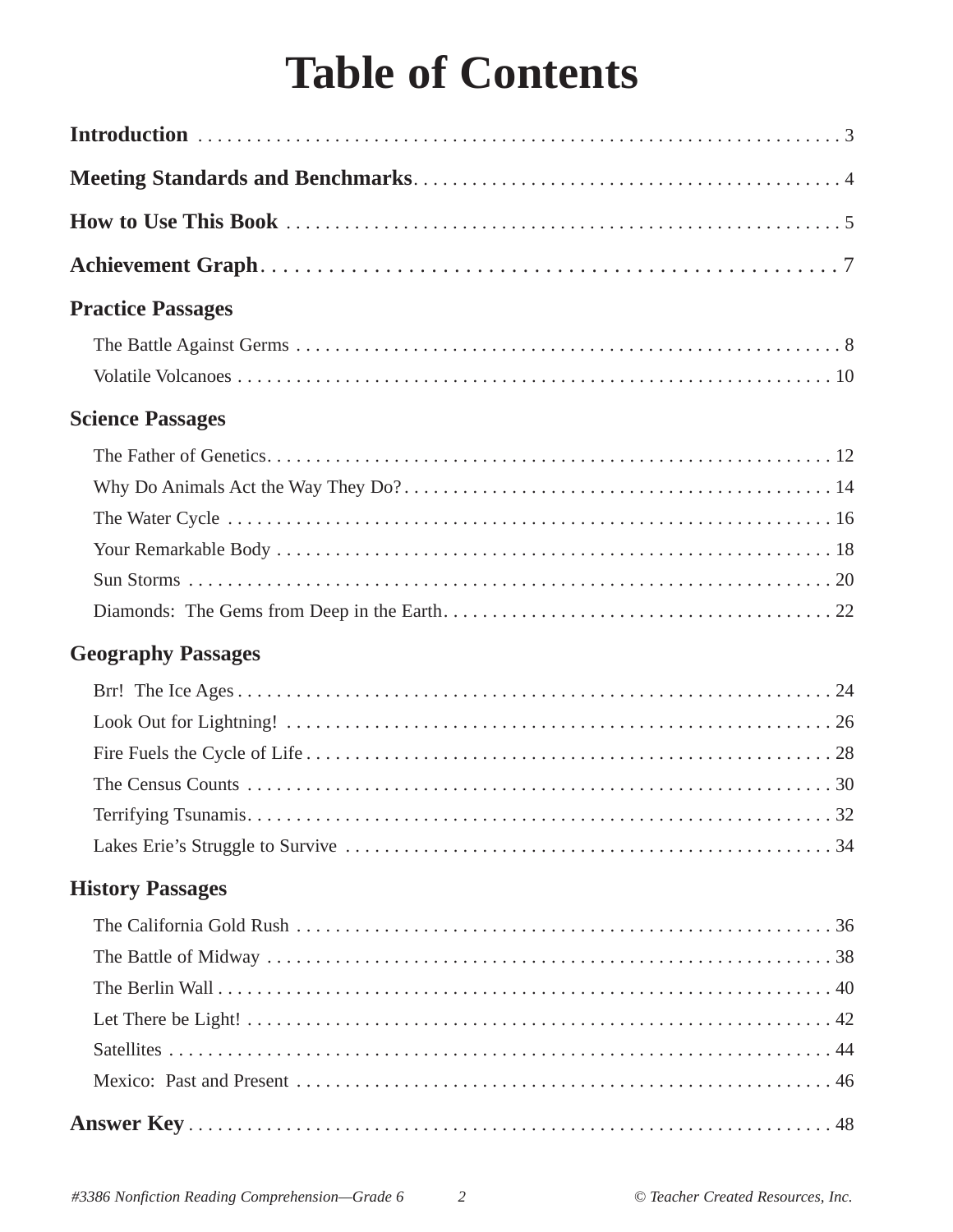

**History Standard:** Understands how post-World War II reconstruction occurred, new international power relations took shape, and colonial empires broke up

**Benchmark:** Understands the development of the Cold War

## **The Berlin Wall**

World War II ended when the Allied nations defeated the Axis nations of Germany, Italy, and Japan. When a war ends, the winners occupy the loser's country in order to establish control. Once things are running smoothly, they leave. After the war the Communist Soviets occupied East Berlin, Germany. Other Allied nations occupied other parts of the city. But when the rest of the Allied nations left, the Communists did not. Instead they renamed the area East Germany. Then in August 1961 they cut the phone lines, ended mail service, and shut down the border. No one could go into East Germany. No one could come out. If a child was visiting her grandparents in East Germany, she could not go home to her parents in West Germany. If a man was on business in West Germany, he could not get back to his family in East Germany. It took some families years to be reunited.

Work began on the Berlin Wall. The 20-foot (6 m) high cement wall had barbed wire on top. The Wall had 250 watch towers and 14,000 soldiers and dogs guarding it. Over the next 20 years, almost 600 East Germans died trying to cross it. Called the "Iron Curtain," its purpose was to keep the people under Communist control. It split Europe in two. On the west side was freedom. On the east side was Communism. This caused the Cold War of fear and **suspicion** between the Americans and the Soviets.



By the late 1980s the Soviets knew that they must find a way to feed their starving citizens. The government turned all of its attention to the matter. So when Hungary tore down its barbed wire barrier with Austria in March 1989, the Soviets did nothing. More than 150,000 East Germans left by this route. Another 1.8 million applied to leave. Then the Soviet government said they would reopen the border. As of midnight November 9, 1989, East Germans could cross the border for the first time in 28 years. Before midnight, an excited crowd took sledgehammers to the Wall. At midnight they slammed their hammers into the Wall. They danced and sang for two whole days. Today little remains of the Wall. Germany is reunited, and people move freely throughout the country.